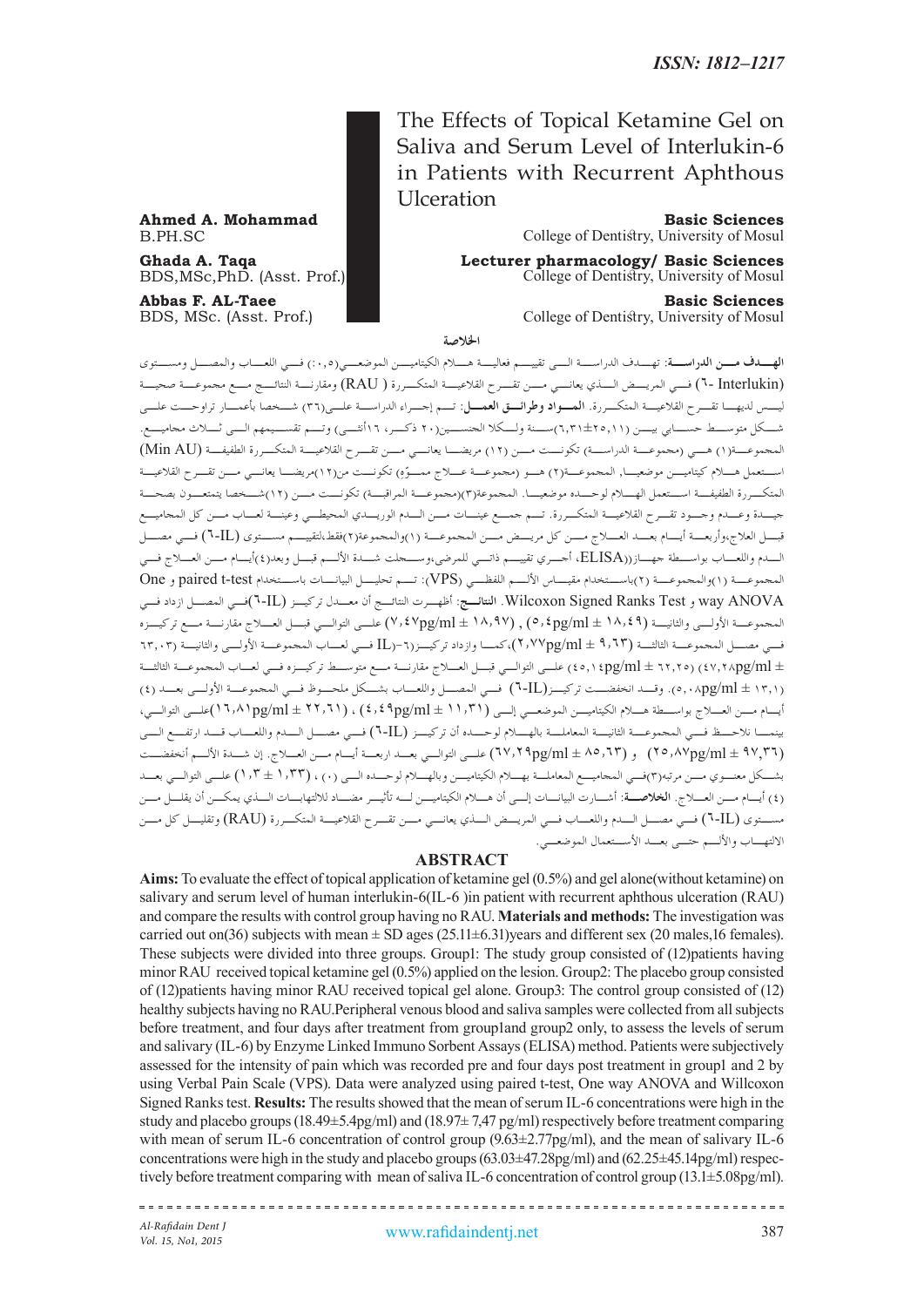Treatment by topical ketamine gel (0.5%) had led to significant decrease in the means of serum and salivary IL-6 level in the study group to (11.31±4.49pg/ml) and (22.61±16.81pg/ml) respectively, whereas the means of serum and salivary IL-6 level were increased to  $(36.97\pm 25.87pg/ml)$  and  $(85.63\pm 67.29pg/ml)$  respectively 4 days after treatment by topical gel alone in placebo group. The intensity of pain was significantly decreased from (3) in study and placebo groups to (0) and (1.33±1.3) respectively after 4 days of treatment. **Conclusions:** Data denote that ketamine gel posses anti inflammatory effect by decrease the levels of serum and salivary IL-6 in patients with RAU that may reduce inflammation and pain after topical application.

**Key words**: Ketamine, Interlukine-6(IL-6), Verbal Pain Scale (VPS), Recurrent Aphthous Ulceration (RAU).

Al-Abdulla IH, The Effects of Topical Ketamine Gel on Saliva and Serum Level of Interlukin-6 in Patients with Recurrent Aphthous Ulceration. *Al-Rafidain Dent J.* 2015; 15(1): 388-392.<br>Received: 30/4/2013 **Sent to Referees:** 4/5/2013 *Accepted for Publica Received:* 30/4/2013 *Sent to Referees:* 4/5/2013 *Accepted for Publication:* 15/8/2013

### **INTRODUCTION**

RAU is defined as a disorder of unknown causes with many etiological predisposing factors associated with clinically significant morbidity<sup>(1)</sup>. These ulcerations are periodic painful, single or multiple ulcers which heal spontaneously, thay are round or ovoid , shallow and surrounded by inflammation that chiefly involves the nonkeratinized  $mu \cos\alpha^{(2,3)}$ . RAU is mostly located on the peripheral borders of the tongue, lips, buccal mucosa, or palate. It is divided into three clinically distinct groups which consists of minor, major and herpetiform lesions<sup>(3)</sup>.

(IL-6) is known to cause pro- and anti-inflammatory effects during different stages of inflammation<sup>(4)</sup>, due to it3s multiple stimulatory effects on cells of the immune system and vascular endothelial cells, it is believed that excess IL-6 plays a pathogenic role in the development of inflammation, resulting in hyperalgesia and edema<sup>(5)</sup>, RAU is correlated with elevated pro-inflammatory cytokines such as IL- $6^{(6,7)}$ .

The treatment of RAU remains unsatisfactory, as most therapies only reduce the severity of the ulceration and do not stop recurrence<sup>(8)</sup>. Topical application, this term is used to describe medicine that has effects only in a specific area, not throughout the body, particularly medicine that is put directly on the mucosa, dental, gingival, or pulpal tissues<sup>(9)</sup>.

Ketamine is a phencyclidine anesthetic, increasingly used in sub anesthetic doses as an analgesic in a wide range of pain settings $(10)$ . The analgesic effect of ketamine is primarily based on the antagonism of the N-methyl-D-aspartate (NMDA) recep $tor<sup>(11)</sup>$ . The topical ketamine applications as being useful for pain management in cases of post-surgical neuropathic pain, complex regional pain syndrome, lumbar radiculopathy, post-herpetic neuralgia, and idiopathic

proctodynia.<sup>(12,13)</sup>, so the aims of present study are to evaluate the efficacy of topical ketamine gel on serum and salivary level of human IL-6 as anti-inflammatory medication in patients with RAU and to assess the analgesic effect of topical ketamine gel in patients with RAU.

#### **Materials and Methods**

The study was carried out on a total number of forty five patients (nine patients were excluded due to failure the follow up or did not use the recommended drugs). Mean age  $\pm$  SD was (25.11 $\pm$ 6.31) years with a range of (13-42) years and sex (20 males,16 females). All patients were healthy and they had no history of any systemic diseases.

Subjects were divided into three groups each group consisted of (12) patients, group 1 (study group) and group 2 (placebo group) having minor RAU received topical ketamine gel (0.5%) and gel without ketamine respectively on the lesion three time daily for four days, group 3(control group) having no (RAU). (5) ml of peripheral venous blood and saliva sample were collected from each subject of (group3). Also (5) ml of peripheral venous blood and saliva samples were collected from each subject of (group1) and (group2) before and 4 days after treatment, then store them in deep freeze. Serum and salivary IL-6 level were evaluated by Enzyme Linked Immuno Sorbent Assays (ELISA) using a quantitative sandwich immunoassay technique according to (Boster Biological Technology, LTD. USA, 2013). Patients subjectively assessed the intensity of pain pre and 4 days post treatment in group1 and 2 and recorded by using Verbal Pain Scale (VPS).The scale consists of four degree: 0: no pain; 1: Mild pain; 2: Moderate pain; 3: Severe pain; 4: Very severe pain<sup>(14)</sup>. Data were analyzed using Paired t-test, One way ANOVA and Wilcoxon Signed Ranks test.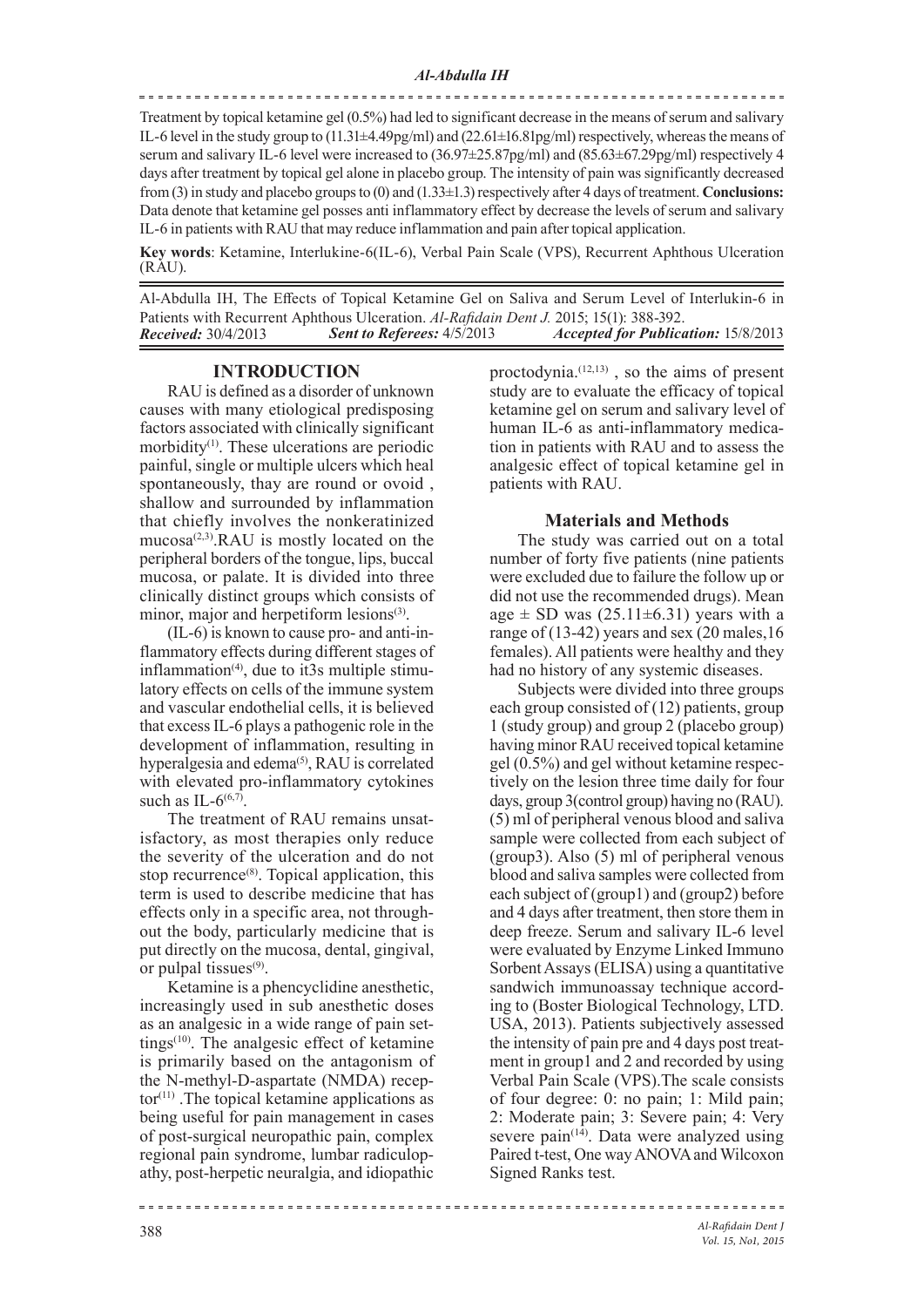*The Effects of Topical Ketamine Gel on Saliva and Serum Level of Interlukin6- in Patients with Recurrent Aphthous Ulceration* ---------------------<u> - - - - - - - - -</u>

# **Results**

The results showed that the mean of serum (IL-6) concentration were high significantly in the study and placebo group (18.49± 5.4pg/ml) and (18.97±7.47pg/ml) respectively before treatment comparing with serum (IL-6) concentration of control group  $(9.63\pm2.77 \text{pg/ml})$  at P<0.01 (Figure (1)).



Figure (1): Comparison between the mean of serum IL-6 concentration before treatment in study, placebo and control group.

The result also reveals that the mean of salivary (IL-6) concentration were high significant in the study and placebo group (63.03±47.28pg/ml) and (62.25±45.14pg/

ml) respectively before treatment comparing with salivary (IL-6) concentration of control group  $(13.1\pm5.08\text{pg/ml})$  at P $\leq 0.01$ (Figure (2)).



Figure (2): Comparison between the mean of saliva IL-6 concentration before treatment in study, placebo and control group.

The mean of serum (IL-6) concentra-tion were decreased significantly in the study group from  $(18.49 \pm 5.4$ pg/ml) to  $(11.31 \pm 4.49$ pg/ml) 4 days after treatment by topical ketamine gel at P≤0.01, whereas the mean

of serum (IL-6) concentration increased significantly from  $(18.97\pm7.47pg/ml)$  to  $(36.97 \pm 25.87 \text{pc/ml})$  4 days after treatment by topical gel alone in placebo group at  $P \le 0.05$ . (Table (1)).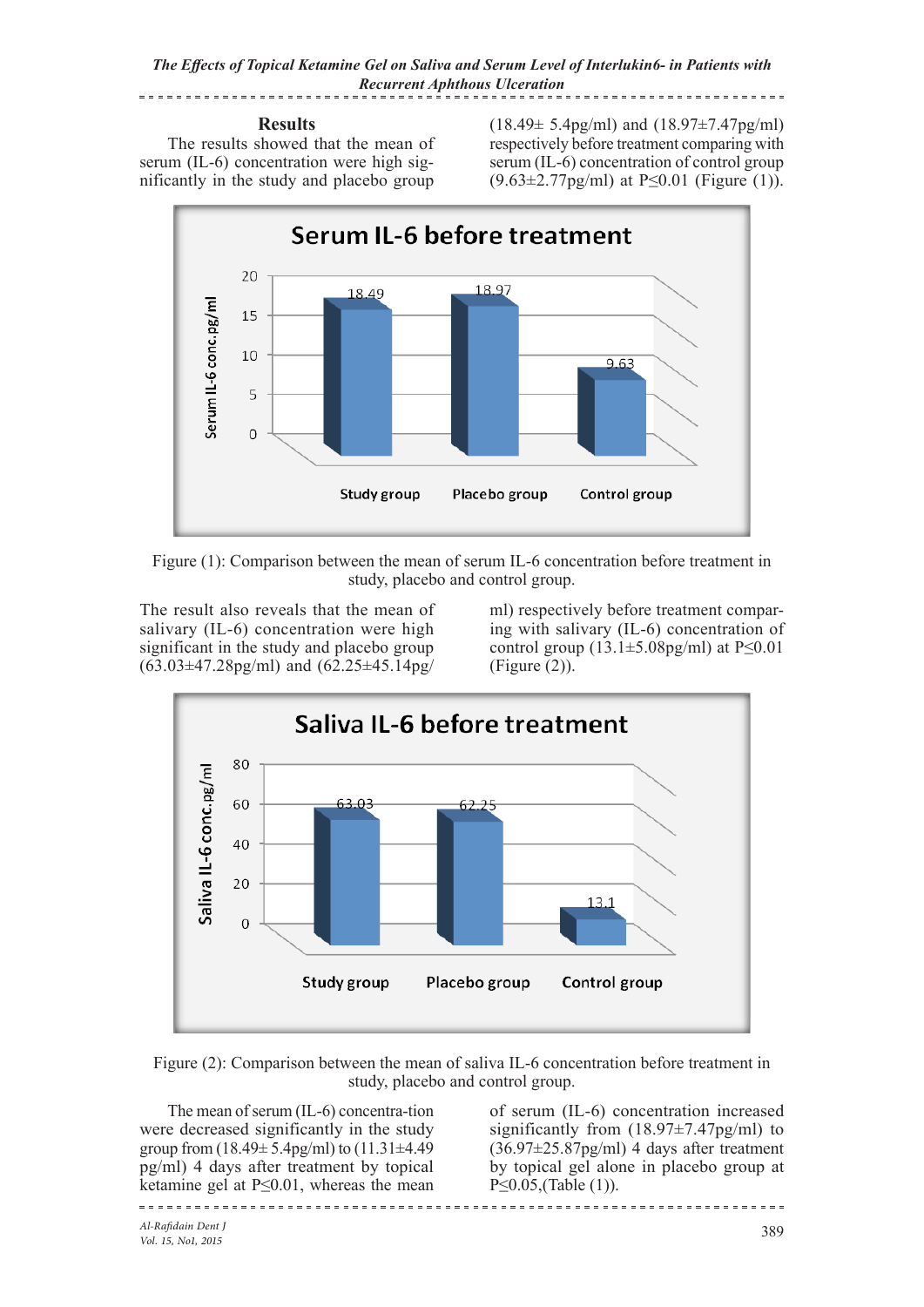### 

|                 | Mean $\pm$ SD of serum<br>IL-6 before treatment | Mean $\pm$ SD of serum<br>IL-6 after treatment |        | df | $Sig.(2-tailed)$ |
|-----------------|-------------------------------------------------|------------------------------------------------|--------|----|------------------|
| Study group     | $18.49 \pm 5.4$                                 | $11.31\pm4.49$                                 | 335    | 11 | $0.006**$        |
| Placebo group   | $18.97 \pm 7.47$                                | $36.97 \pm 25.87$                              | $-2.3$ | 11 | $0.042*$         |
| ** $P \le 0.01$ | * $P < 0.05$                                    |                                                |        |    |                  |

Table (1): Comparison between the mean of serum IL-6 concentration in study and placebo group before and after treatment.

(Table (2)) shows that the mean of salivary (IL-6) concentration were decreased significantly in the study group from  $(63.03 \pm 47.28 \text{ pg/ml pg/ml})$  to  $(22.61 \pm 16.81$ pg/ml) 4 days after treatment by topical ketamine gel at  $P \le 0.05$ , whereas the mean of salivary(IL-6)concentration increased but not significantly from  $(62.25\pm45.14\text{pg/ml})$  to  $(85.63\pm67.29\text{pg/ml})$  4 days after treatment by topical gel alone in placebo group.

Table (2): Comparison between the mean of saliva IL-6 concentration in study and placebo group before and after treatment.

|                                                                  | Mean±SD of saliva<br>IL-6before treatment | Mean $\pm$ SD of saliva<br>IL-6after treatment |       | df | $Sig.(2-tailed)$ |
|------------------------------------------------------------------|-------------------------------------------|------------------------------------------------|-------|----|------------------|
| Study group                                                      | $63.03\pm47.28$                           | $22.61 \pm 16.81$                              | 2.69  |    | $0.021*$         |
| Placebo group                                                    | $62.25 \pm 45.14$                         | $85.63\pm 67.29$                               | -1.91 |    | 0.082            |
| $\mathbf{D}$ $\mathbf{A}$ $\mathbf{A}$ $\mathbf{A}$ $\mathbf{A}$ |                                           |                                                |       |    |                  |

 $P < 0.05$  \*

This indicated that the level of IL-6 was decrease in study group after treatment in comparison to the same time of treatment in placebo group where IL-6 level is increased.

decreased from (3) in study and placebo groups to (0) and  $(1.33\pm1.3)$  respectively after 4 days of treatment at  $p \le 0.01$ (Table (3)).

The mean of pain intensity significantly

Table (3): Comparison between the mean of intensity of pain in study and placebo group before and after treatment.

|               | Mean $\pm$ SD of pain<br>intensity before<br>treatment | Mean $\pm$ SD of pain<br>intensity after<br>treatment |          | df | P-value   |
|---------------|--------------------------------------------------------|-------------------------------------------------------|----------|----|-----------|
| Study group   | $3\pm 0$                                               |                                                       | $-3.464$ |    | $0.001**$ |
| Placebo group | $3\pm 0$                                               | $1.33 \pm 1.3$                                        | $-2.72$  |    | $0.006**$ |
|               |                                                        |                                                       |          |    |           |

\*\*  $P \le 0.01$ 

### **Discussion**

IL-6 is secreted by T cells and macrophages to stimulate immune response, eg. during infection and after trauma, especially burns or other tissue damage leading to inflammation $(15)$ .

In this study the IL-6 level high significant in patients having RAU, this result is in agreement with a previous studies which suggested that the RAU is correlated with elevated pro-inflammatory cytokines, such as IL- $6^{(6,7)}$  and agree with another study which suggested that the earliest lesion of recurrent aphthous ulceration is a pre ulcerative inflammatory focus within the oral epithelium that is characterized by an influx of T lymphocytes<sup>(16)</sup>, inflammation results in rapid elevation of the secretion of proinflammatory 

mediators, chemokines and cytokines, such as IL-1, IL-6 and TNF- $\alpha$ <sup>(17)</sup>.

IL-6 level was decreased significantly 4 days after treatment by topical ketamine gel (0.5%), this mean that the ketamine have anti-inflammatory effects because IL-6 is known to cause proinflammatory effects during different stages of inflammation<sup>(4)</sup>, this result is in agreement with a previous study which suggested that ketamine has anti-inflammatory effects on macrophages stimulated with lipopolysaccharide (LPS) in vivo and in vitro $(18)$ .

In this study it had been found that the decreased IL-6 level by ketamine associated with significantly decreased pain, this result is in agreement with a previous study which suggested that deregulation of IL-6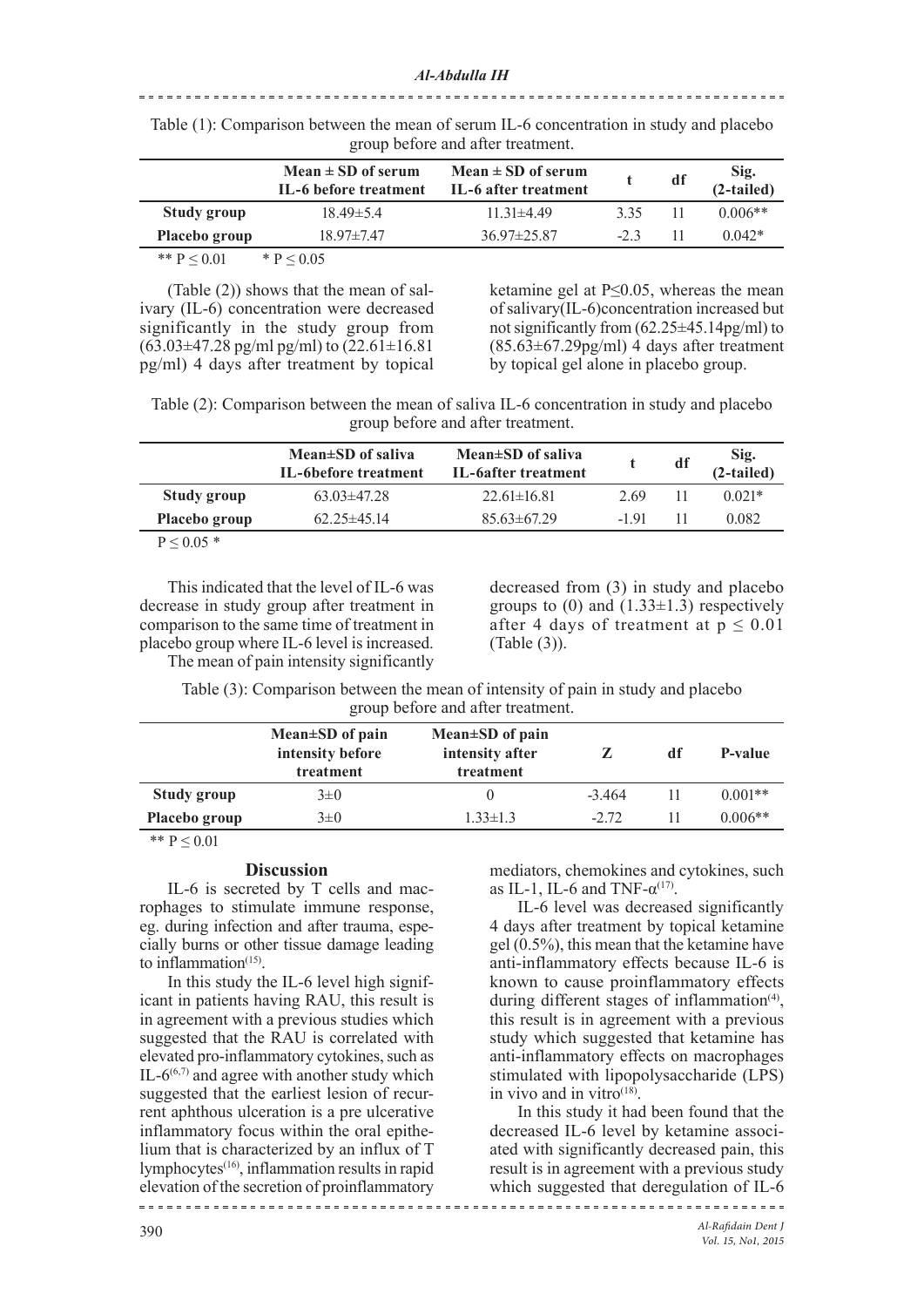*The Effects of Topical Ketamine Gel on Saliva and Serum Level of Interlukin6- in Patients with Recurrent Aphthous Ulceration* ...................... <u>----------------------</u>

expression causes the synthesis and release of many inflammatory mediators, which may result in pain $(19)$ .

Inflammatory substances play a role in pain modulation by interfering with nociceptive transduction, conduction and transmission<sup> $(17)$ </sup>. The IL-6 has multiple stimulatory effects on cells of the immune system and vascular endothelial cells, and their excess plays a pathogenic role in the development of inflammation, resulting in hyperalgesia and edema<sup>(5)</sup>. The analgesic effect of ketamine in the present study is coincide with previous studies which suggested that one of the custom compounds useful for some patients is a topical ketamine, because peripheral N-methyl-D-aspartate (NMDA) receptors have been implicated in nociception(20,21,22) . Ketamine blocks NMDA and 5HT receptors, Na+ and Ca+2 channels, and the edema response associated with inflammation<sup>(10,23,24,25)</sup>.

Topical ketamine applications have documented success with neuropathic pain in terms of providing some direct analgesia and in terms of inhibiting sympathetically maintained pain, these different mechanism of action of ketamine for blocking the pain may explain the decrease of pain intensity in the present study, however, the most important use of custom-compounded ketamine cream is the reduction of hyperalgesia, the allodynia, and as a tolerance-protective agent $(10, 23, 24, 25)$ . While a decrease in pain by using gel alone may be due to providing a protective cover which reduce pain, this result is in agreement with previous study which suggest that the dressing agent will lead to decrease pain, promote wound healing and improves the quality of patient's life<sup>(26)</sup>.

### **Conclusion**

Besides the classical action of ketamine as a general anesthetic drug it may play an important role in immune system as antiinflammatory by reducing secretion of IL-6, cytokine and reduce pain of RAU.

## **References**

- 1. Preeti L, Magesh K, Rajkumar K, Karthik R. (2011)Recurrent aphthous stomatitis. J Oral MaxillofacPathol. Sep; 15(3):252-6.
- 2. Ship JA, Chavez EM, Doerr PA, Henson BS and Sarmadi M(2000). Recurrent Aphthous Stomatitis. Quintessence Int. 31(2):95-112.
- 3. Kilic SS. Recurrent aphthous stomatitis. (2004) Recent Advances in Pediatrics,

Jaypee Brothers Medical Publishers,Ed New Delhi, 81-8061-297-X, pp 63-75.

- 4. Tekieh E., Zaringhalam J., Manaheji H., Maghsoudi N., Alani B., Zardooz H. (2011) Increased serum IL-6 level time-dependently regulates hyperalgesia and spinal MU opoid receptor expression during cfa-induced arthritis excli Journal;10:23-33.
- 5. De Jongh RF, Vissers KC, Booij LH, De Jongh KL, Vincken P, Meert TF. (2003) Interleukin-6 and perioperative thermoregulation and HPA-axis activation. Cytokine; 21:248-56.
- 6. Scully C, Gorsky M, Lozada-Nur F. (2003) The diagnosis and management of recurrent aphthous stomatitis: a consensus approach. J Am Dent Assoc. ;134(2):200-207.
- 7. Boras VV, Lukac J, Brailo V, 2006. Salivary interleukin-6 and tumor necrosis factor-alpha in patients with recurrent aphthous ulceration. J Oral Path Med.;35:241-243.
- 8. Jurge S, Kuffer R, Scully C, Porter SR, (2006) Recurrent aphthous stomatitis. Oral diseases 12, 1–21.
- 9. Sato I, Ando-khrihara N, Kota K, Iwakum M, Hoshino E, Sterilization of infected root-canal dentine by topical application of amixture of ciprofloxacin, metronidazole minocycline is situ. J 2 29, 118-124.
- 10. Visser E, Schug S. (2006), The role of ketamine in pain management. Biomed Pharmacother.; 60(7):341-348.
- 11. Fisher K, Coderre TJ, Hagen NA. (2000) Targeting the N-methyl-D-aspartate receptor for chronic pain management. Preclinical animal studies, recent clinical experience and future research directions. J Pain Symptom Manage;20(5):358–73.
- 12. Gammaitoni A, Gallagher R, Welz-Bosna M. (2000). Topical ketamine gel: possible role in treating neuropathic pain. Pain Med. ; 1(1): 97-100.
- 13. Ushida T, Tani T, KanbaraT(2002). Analgesic effects of ketamine ointment in patients with complex regional pain syndrome type 1. RegAnesth Pain Med.: 27(5): 524-8.
- 14. Menezes SA and Cury PR. (2010) : Efficacy of nimesulide versus meloxicam in the control of pain, swelling and trismus following extraction of impacted lower third molar. Int. J. Oral Maxillofac. Surg; 39(6): 580–584.
- 15. Van der Poll T, Keogh CV, Guirao X, Buurman WA, Kopf M, Lowry SF (1997). «Interleukin-6 gene-deficient